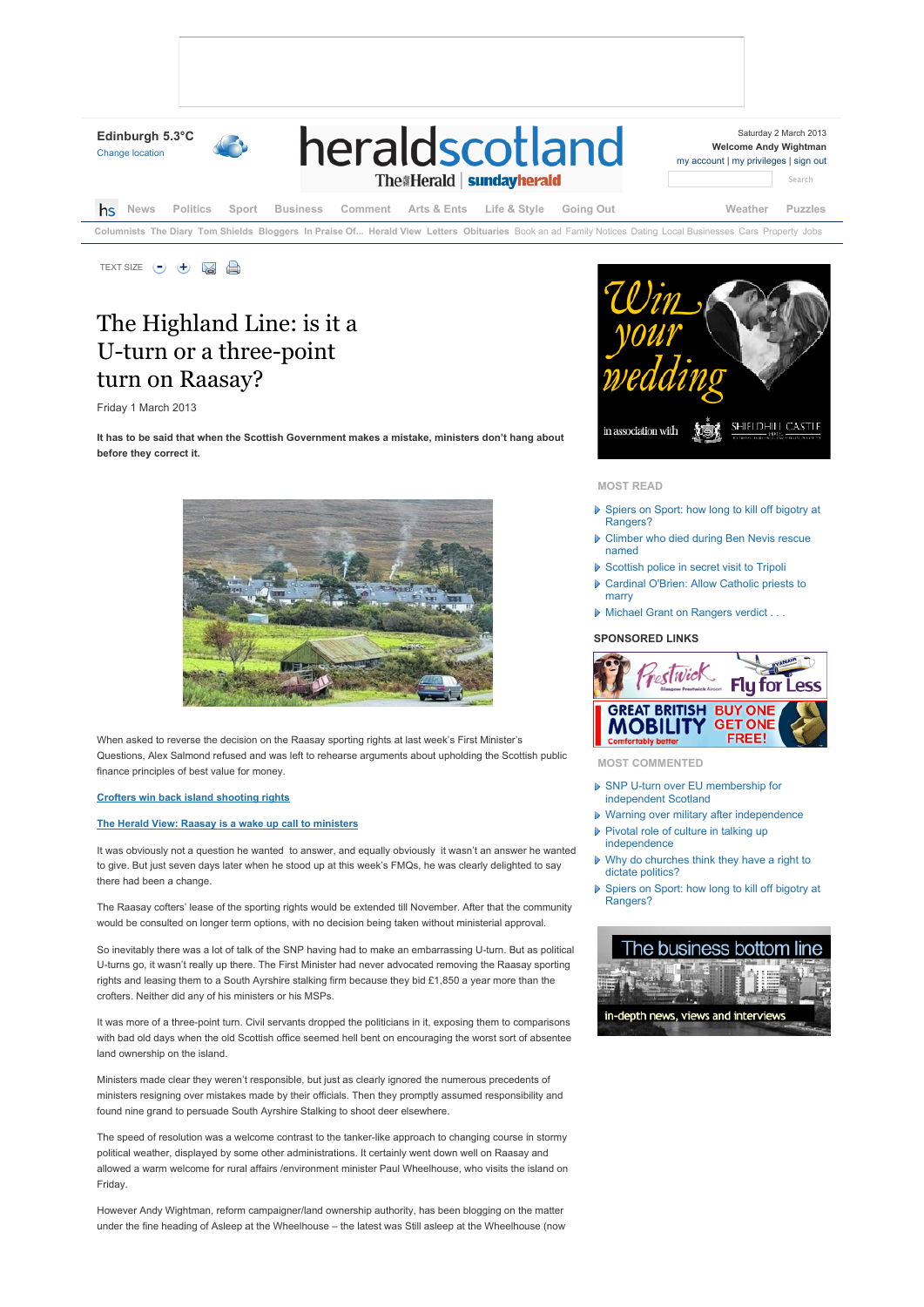woken up).

He welcomed the announcement, but said it left important questions still unanswered. Notably "Should the minister have been involved (in the decision) but was kept out of the loop? I don't think so.

I think that ministers have failed to pay attention to their crofting estates, failed to uphold the 1999 Charter and have allowed civil servants the freedom to exercise their 'desires. The reason this fiasco happened is because of the failure of Scottish Ministers."

The 1999 Charter to which he refers is a commitment given in 1999 by the then justice minister in the Lab/Lib Dem Scottish Executive which was to set an example on their own estates. It said that Ministers and officials shall "Take account of the local community perspective when considering offers for sporting rights on the Scottish Minister's Estates."

This clearly was not done. Wightman also points out that the original justification for tendering the sporting rights lease, and then accepting the highest offer - which was £3,000 a year compared to the crofters at £1,150 – and questions "what ministerial rules justify the payment of £9000 to the tenant to buy them out?"

He suggests a "short" inquiry by the Scottish Parliament's Rural Affairs Committee into the episode, which is not such a bad idea.

Highland historian Jim Hunter, one of the vice-chairs of the Scottish Government's Land Reform Review Group, had another idea.

"Ministers shouldn't just be looking to get the Raasay sporting lease back into Raasay control. They should be discussing with the Raasay community how all the other assets the Scottish Government own on Raasay, the croft land as well as the forestry, could be got into community control as well – on whatever timescales make most sense in Raasay.

"Of course, I appreciate that these are ultimately matters for Raasay people, not for me or any other external observer. But I can't see what could be lost – and I think there could be big gains – from an urgent, ministerially backed, exploration of the possibilities."

Professor Hunter was not alone in suggesting a community buyout of all the publicly owned land.

However Anne Gillies, secretary of the Raasay Crofters Association said while there was genuine local interest in taking control of 711 acres of woodland the Forestry Commission is selling " as far as I know there is not the same appetite for pursuing a community buyout of the rest of the island.

The crofters on Raasay have had the government, as our landlords for 90 years and they have been good landlords (until the sporting lease tender). We are not dealing with a private landowner trying to control our lives. It is quite different. The government offered to pass over ownership of our crofts in 1990, but we didn't want to take up the offer. That hasn't really changed."

But the sporting rights and the woodland would be a good start.

We now know exactly what the market value of the sporting rights from South Ayrshire's offer which works out at - £57.69 a week. Village football teams raise more than that in a day on their raffles or pools.

The woodland is trickier. The islanders do have first refusal. But In the past many communities have sought to take over their local woodland only to find the best value principle, or Treasury Rules demanding market value as an insurmountable obstacle. In Scotland this approach is enshrined in the Scottish Public Finance Manual (SPFM).

However research by Community Land Scotland, the body that represents community landowners such as Assynt, Eigg and Gigha, has done some work on this and believe there is room for manoeuvre.

Its analysis says that the SPFM states that, in order to achieve value for money, any public sector assets that are surplus to requirements should be disposed of as soon as possible, and should normally be offered for sale on the open market, and continues:

"However, this presumption can be overturned. First, all potential disposals are required to be trawled round the rest of the public sector in Scotland to see if they can be used elsewhere. If so, the asset may be transferred to the other public sector body at the price determined by the District Valuer or other professional valuer without exposing the potential sale to the market.

"Second, it is allowable for an asset to be transferred elsewhere at less than market value. But in such circumstances the disposal should be treated as a gift, requiring the explicit approval of the Accountable Officer (and of Ministers if the value is significant), and must be reported explicitly in the disposing body's accounts, thus bringing it to the attention of Audit Scotland and the Parliament's Audit Committee.

"So, in strict terms of the rules, discretion does exist to dispose of land and associated assets outwith the open market and at less than open market value."

In addition there is now a Scottish Land Fund with £6m of Scottish Government money and a chairman who has already identified finding a way to help communities buy Forestry Commission woodland as a priority.

So if this week's expressions of political will are genuine, there could well be a new dawn for the 140 islanders on Raasay whose numbers have been declining as those of holiday home owners have been increasing.

But we can't leave the Rassay sporting rights saga - well more a short story really - without a mention of South Ayrshire Crofting's Chris Dalton.

He did nothing wrong in submitting a bid, nor indeed in accepting £9,000 to withdraw gracefully.